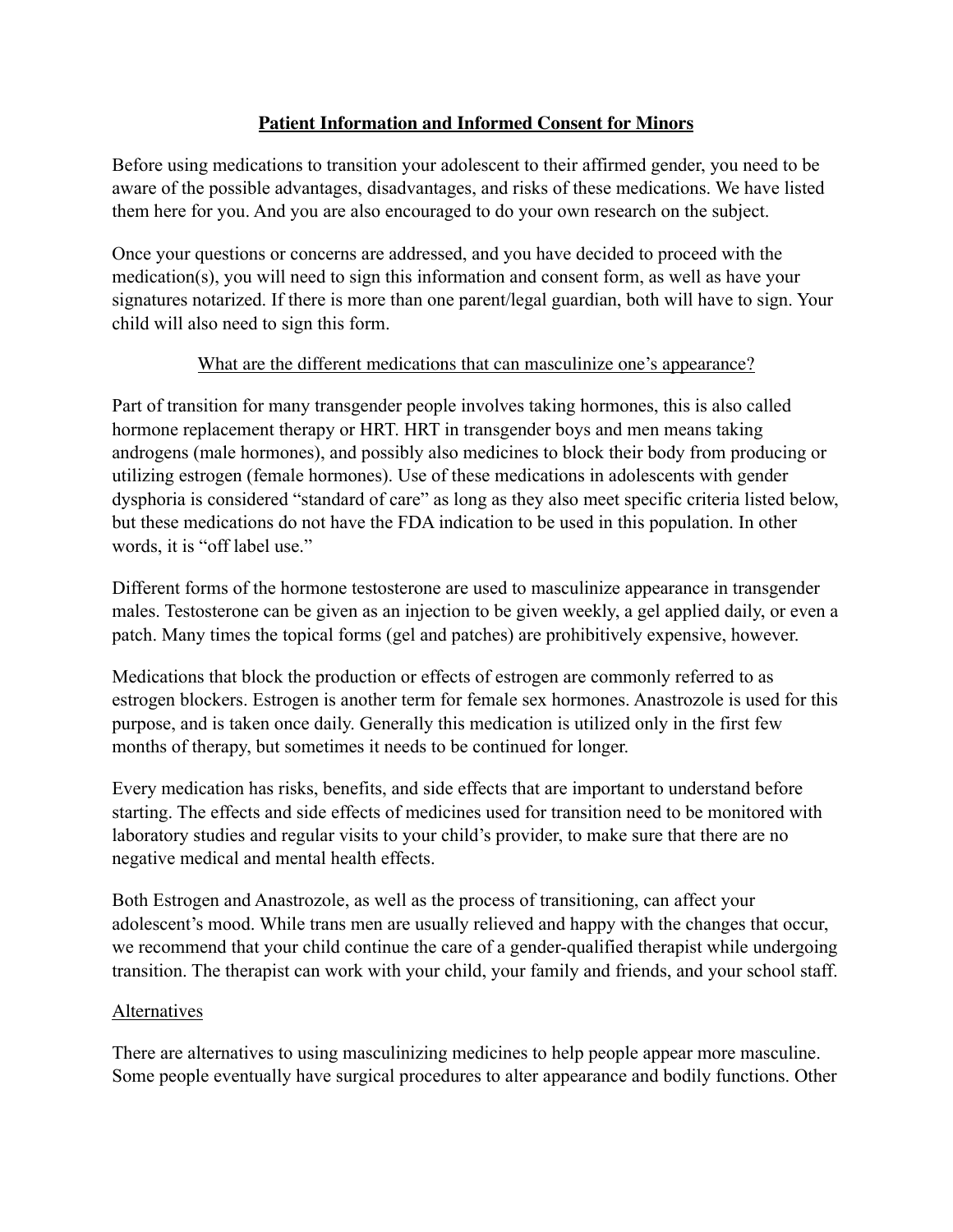transgender people choose to not take hormones or have surgery at all, and may only "socially transition." This is just as equally valid as the medical forms of transitioning.

## What are the requirements to receive hormone replacement therapy (HRT) in our program?

In order to receive hormone replacement therapy (HRT) in our program, there are specific requirements that need to be met before and during the treatment. Although this therapy is considered standard of care, this is a new area of medicine for adolescents, and we want to provide the safest treatment possible. These requirements will allow us to monitor your child's medical as well as mental health wellbeing during HRT. If these requirements are not met, HRT may be discontinued in the best interest and safety of your child.

After all this has taken place, HRT can be initiated if your child meets the criteria established by the Endocrine Society and our own clinic standards:

- 1. Fulfill the current criteria for a diagnosis of gender dysphoria and have received a letter of referral for hormone initiation from a therapist (form provided if needed).
- 2. Have completed a routine physical with a healthcare provider (form will be provided).
- 3. Have signed/notarized consent of all adult parties who are legally responsible for them.
- 4. Have pubertal changes that have resulted in an increase in gender dysphoria.
- 5. Do not suffer from psychiatric comorbidity that interferes with hormone therapy.
- 6. Have adequate psychological and social support during treatment. We recommend continuing therapy services throughout at least the first year of transitioning.
- 7. Have experienced puberty to at least Tanner stage 2 (first stage of puberty).
- 8. Is at least 16 years of age prior to beginning hormone therapy.

After HRT has been initiated, the following will be required:

- 1. Laboratory testing every 3 months, or as determined by the provider.
- 2. Visits with the healthcare provider every 3 months, or as determined by the provider.

# What are the effects and risks of using these medications?

Testosterone should not be used by anyone who has a history of:

! A testosterone-dependent cancer.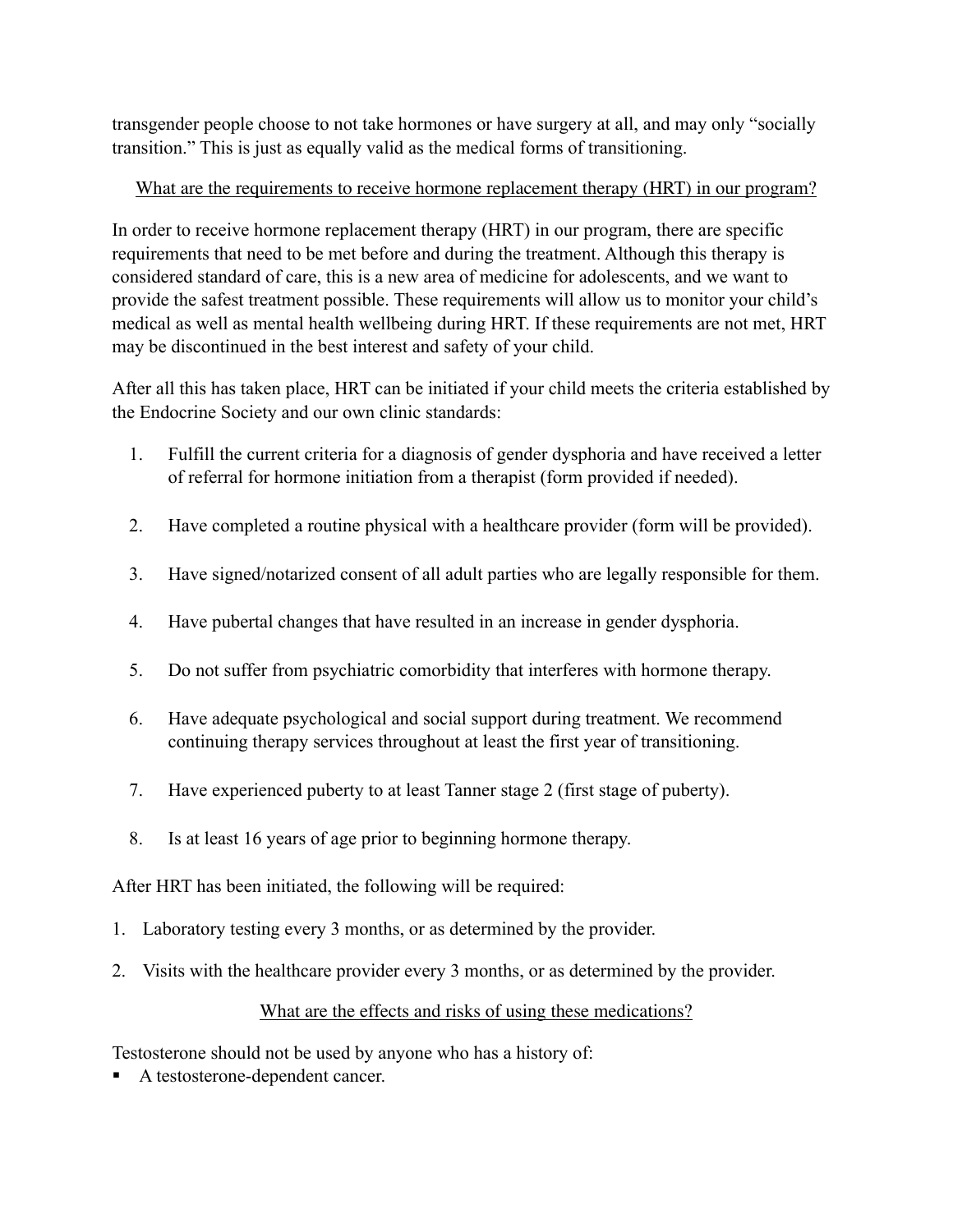! A disorder that makes them more likely to get blood clots that could travel to the lungs (unless they are also taking blood thinners and are followed by a specialist).

Testosterone should be used with caution and only after a full discussion of risks by anyone who:

- Has poor overall physical health
- • Has heart disease
- **If Has chronic hepatitis or other liver disease**
- **•** Has uncontrolled high cholesterol
- Has migraines or seizures

Please initial each statement on this form to show that you understand the benefits, risks, and changes that may occur from taking these medications.

## Effects of Masculinizing Medications

I know that testosterone, estrogen blockers, or both may be prescribed to masculinize my adolescent's appearance.

I know it can take several months or longer for the effects to become noticeable. I know that no one can predict how fast – or how much – change will happen.

I know that taking testosterone will cause the following changes to my adolescent:

- Breast tissue may atrophy, if present, or may fail to form if not present yet
- Enlargement of the clitoris and deepening of the voice
- Skin may be thicker, oily, and more susceptible to acne
- Menstrual cycle will likely stop altogether
- Facial hair such as a beard and mustache will grow

I know that the following changes are usually not permanent:

- Body hair will thicken, darken, and grow faster (facial hair is permanent, however).
- Increases in muscle and strength as their muscle mass adjusts to that of a more masculine physiology.
- Fat deposits will align into a more masculine outline.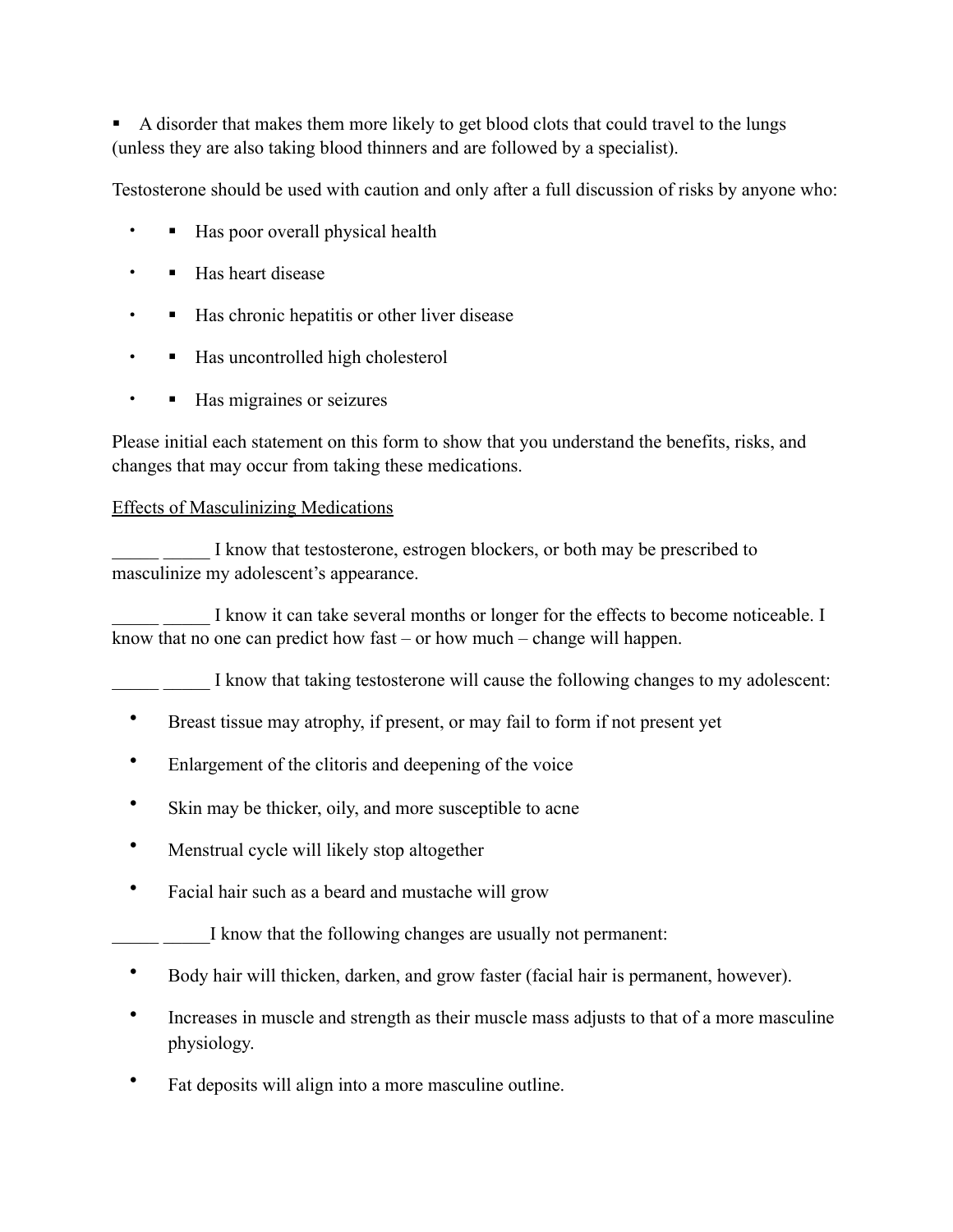## I know that my adolescent's body will make less estrogen. This may affect:

- The vaginal canal tissue may atrophy, making it potentially more susceptible to a UTI or Yeast infections.
- Eggs may no longer get to mature. This could make your adolescent less likely to be able to have children while taking hormones, and it may be a permanent change even if hormone therapy is discontinued.
- However, it is also possible that the eggs could still mature even while taking hormones. Therefore, I understand that my adolescent may still be able to get pregnant. Usual sexual health precautions still need to be taken during sexual activity.

I know that there may be mood changes with these medicines.

I know that using these medicines to feminize is an "off-label use." This means it is not an approved use by the Food and Drug Administration (FDA). I know that the medicine and dose that is recommended is based on the judgment and experience of my child's healthcare provider and the best information that is currently available in the medical literature.

#### Further Risks of Masculinizing Medications (Testosterone and Estrogen Blockers)

I know that the side effects and safety of these medicines are not yet completely known when used for medical transitioning. There may be long-term risks that science is as of yet unaware of.

I realize that this treatment may not be able to completely prevent serious psychiatric events such as a suicide attempt or other self-harm.

I know that my child should not take more medicine than prescribed.

Taking too much medication will increase health risks. It also will not make changes happen more quickly or more significantly.

I know these medicines may cause liver damage over time. Therefore, your child should be checked for possible liver damage periodically as long as they take the medications.

I know these medicines cause changes that other people will notice. Some transgender people have experienced discrimination because of this.

I understand that the long terms effects of hormone therapy on bone density are not quite understood yet.

I know that testosterone can possibly make migraines or seizures worse if my child already has them.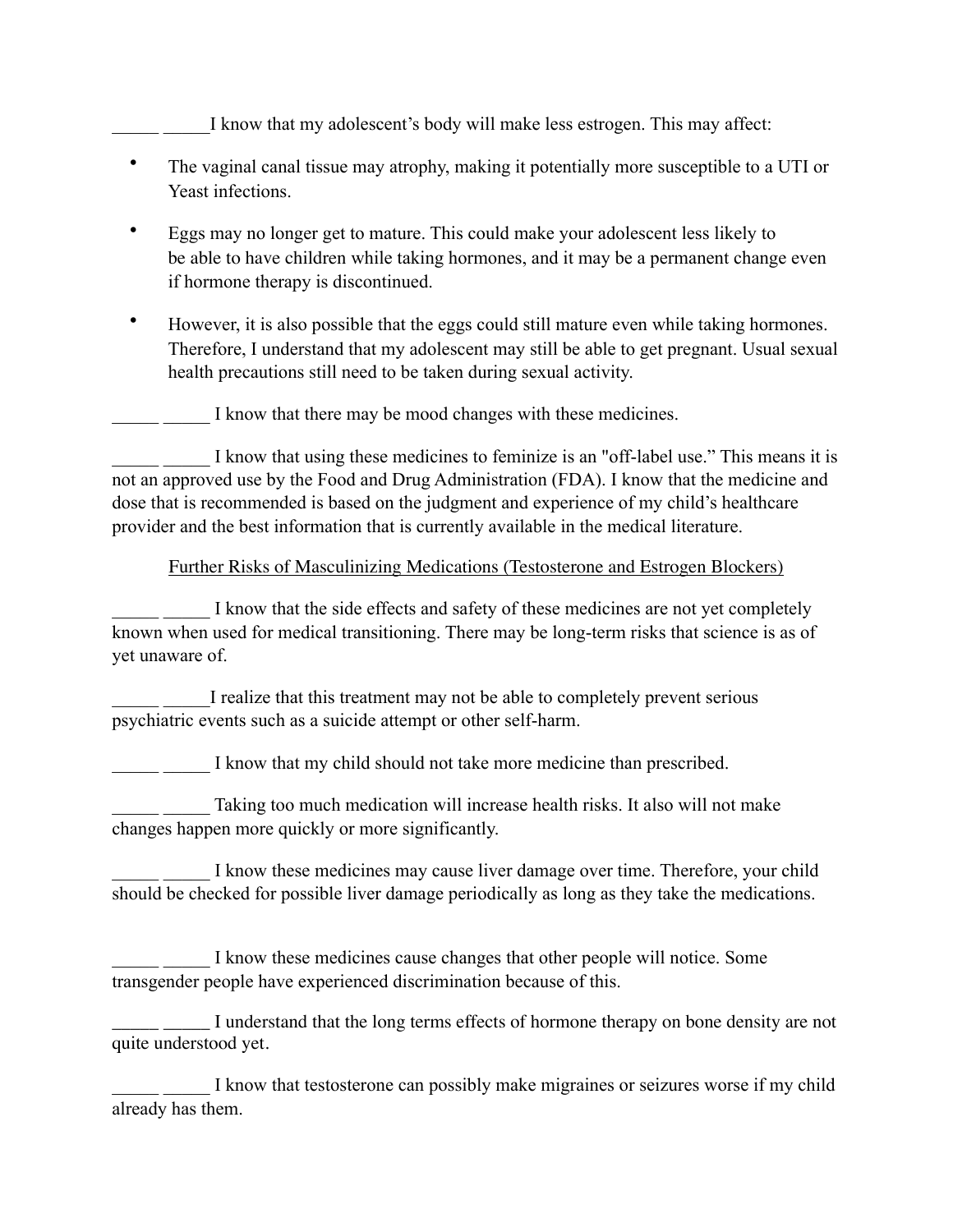#### Further Consent

I understand and agree with all the requirements explained above, in order to receive HRT in our program.

I know that the mental health team and/or treating physician may recommend to stop treatment because it no longer outweighs the risks, there is insufficient social or psychological support, or our program requirements to treat are not met. In this case, we will not continue to prescribe hormone therapy.

I know that I am responsible for the cost of medical management, including medical appointments, psychological evaluations, laboratory and imaging tests, as well as medications.

I know that I can change my mind and decide to stop treatment at any time.

## Prevention of Complications while under Treatment of HRT

I agree to tell my health care provider if my child has any problems or side effects or is unhappy with the medication, and in particular, if you have concerns that your child has worsening signs of depression or anxiety, or wants to harm themself or attempt suicide.

I know my child needs periodic medical evaluations clinic to make sure that my child is responding appropriately. This includes clinic visits, laboratory tests, and imaging tests.

I agree that if my child's therapist recommends continued psychological therapy or counseling that we will follow their guidance.

\*Our signatures below confirm that my clinician has talked with me and my child about:

-The benefits and risks of taking feminizing medication

-The possible or likely consequences of hormone therapy

-Potential alternative treatments

-I understand the risks that may be involved

-I know that the information in this form includes many known effects and risks. I also understand that there may be unknown long-term effects or risks.

-I have had opportunity to discuss treatment options with our child's clinician.

-My child is in agreement with this treatment and the signature of my child on the assent form attests to their agreement.

-All of my questions have been answered to my satisfaction